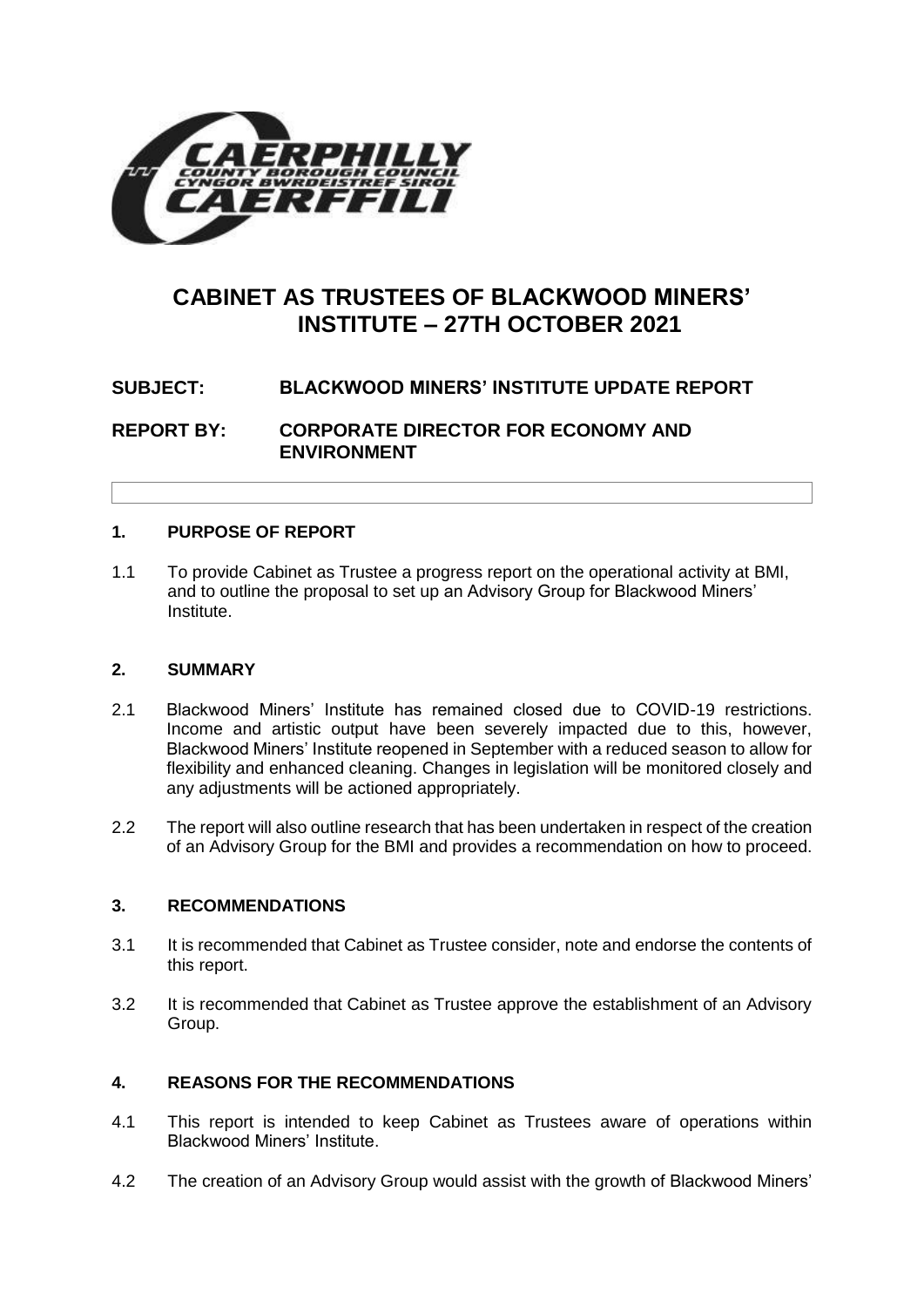Institute.

## **5. THE REPORT**

#### **Ongoing Impact of Covid on operational issues**

- 5.1 Due to government legislation, Blackwood Miners' Institute has remained closed for performances. As regulations began to ease BMI could have reopened for performances, however, the decision was taken that it wouldn't be financially viable to stage performances without a full capacity audience.
- 5.2 However, some regular dance classes were welcomed back prior to the summer holidays. Capacity was limited and the classes were relocated to the auditorium to allow maximum capacity whilst still retaining social distancing. Classes have again returned after the Summer holidays and are now using the dance studio and lower bar spaces.
- 5.3 Staff continue to predominantly work from home, although there has been some return to the office. A return to face to face working, albeit limited, has been very important for staff's wellbeing and motivation.
- 5.4 In order to welcome back audiences safely, as well as keep front line staff safe, the BMI has implemented several measures. These include:
	- The use of face-coverings in indoors areas for staff and members of the public.
	- A one-way system around the building.
	- Increased cleaning regime.
	- Contact free ticket sales and checking.
	- Hand sanitiser provided throughout the building for use by staff and the public.

These measures will be reviewed and evaluated throughout the autumn season. BMI management will monitor changes in legislation closely and will adapt safety measures and risk assessments accordingly.

#### **Financial Impact of Covid**

5.5 Table 1 compares the current Income and expenditure forecasts for 2020-21 with the original budget forecast at the start of the financial year. The final column indicates the difference between these two forecasts and the final row shows the impact on the Council's contribution required to balance the budget, i.e. the subsidy.

|              | <b>Original Budget</b><br>Forecast $(E)$ | Forecast as at<br>10/09/21 $(E)$ | Difference $(E)$ |
|--------------|------------------------------------------|----------------------------------|------------------|
| Income       | 483,248                                  | 336,274                          | -146.974         |
| Expenditure  | 789,203                                  | 654,289                          | -134.914         |
| CCBC subsidy | 305,955                                  | 318,015                          | 12,060           |

Table 1: Income and expenditure forecasts 2020-21

5.6 BMI has not benefitted from any NDR or loss of income grants this financial year, despite 5 months of lost income. The autumn season will be a lighter, more flexible season; however, it will not generate the income either from ticket sales or secondary spend, that a fuller programme of events would.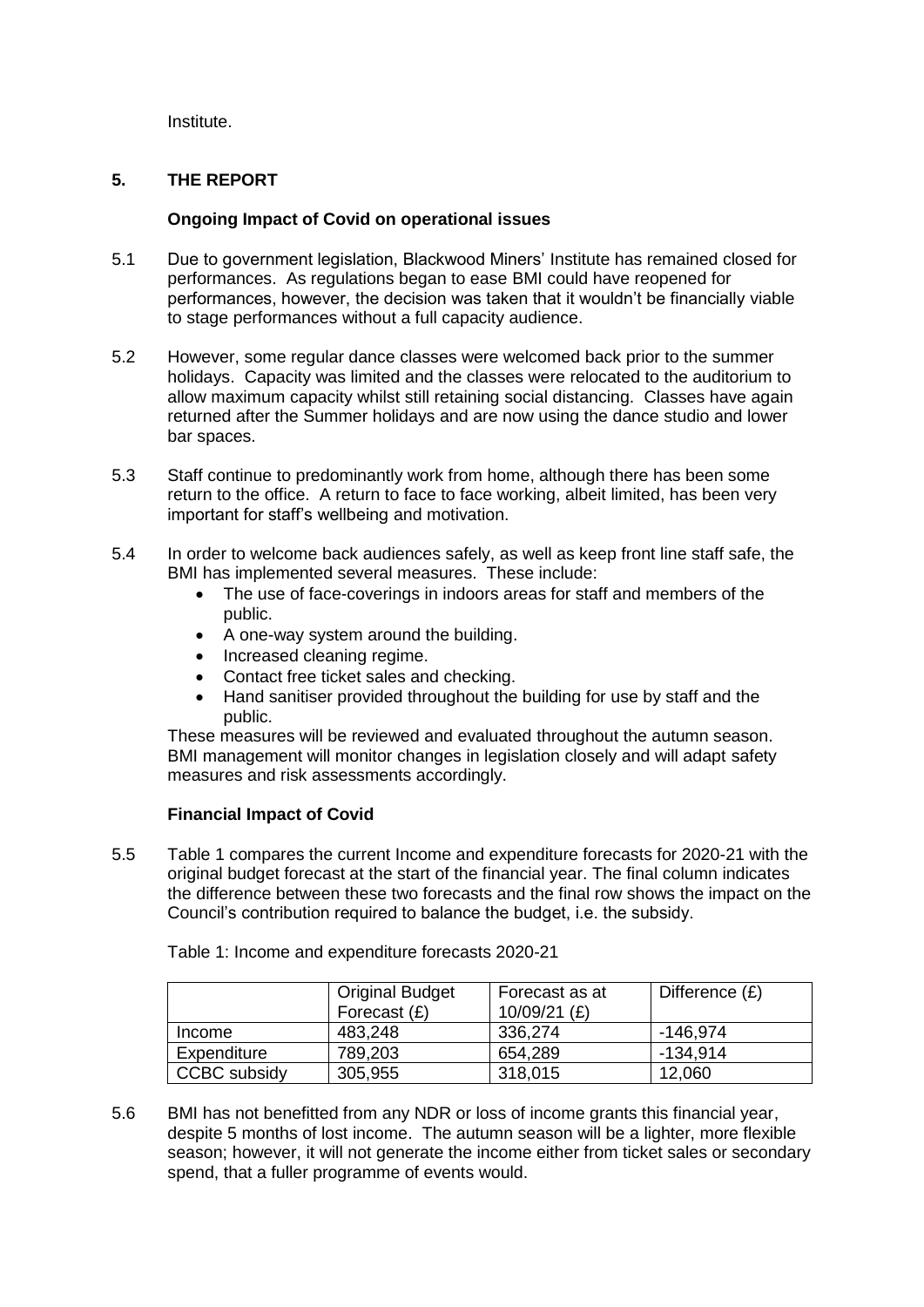#### **Staffing changes**

- 5.7 The Theatre and Arts Services Manager is leaving the authority on 15<sup>th</sup> October 2021. The job advert for a replacement Manager has already been placed with interviews due to take place mid-October. The aim is to minimise the disruption to the organisation during this transition.
- 5.8 The Sales and Audience Development Manager also left BMI at the end of September. This is a vital role for Blackwood Miners' Institute and will be filled as soon as possible; however, the change of personnel is an opportunity to review the role, and its place within the Destinations portfolio. In the interim, freelance Marketing staff will be used to assist BMI.

#### **Local Members**

5.9 Officers at the Blackwood Miners' Institute are developing a strong working relationship with local members. The management at BMI will continue to have regular meetings with local members and town councillors, the first of which took place on the 21st July 2021. These meetings will provide updates on BMI activity and explore opportunities for joint working.

## **Artistic Activity**

- 5.10 BMI has continued to work with various partners during the pandemic to produce artistic output in a variety of mediums.
	- **Digital tours**. BMI hosted and supported three digital tours in the last 12 months; Winners was an audio play produced by Nova Theatre. First 3 Drops by Taking Flight Theatre Company was a school and family performance that integrated captioning, BSL and audio description. Buttons Undone by Rainbow Valley Productions was an online performance of the ever-popular adult panto from Owen Money's production company.
	- **The Anarchists Mobile Library** produced by Tessa Bide Productions, was a bilingual digital 'choose your own adventure' production aimed at children aged 6+. The production 'toured' throughout Wales, supported by Blackwood Miners' Institute, Pontardawe Arts Centre and Carmarthen Theatres.
	- **Social media Christmas content**. BMI commissioned a local storyteller to record three festive short stories in Welsh and English. These were put out on Facebook and Twitter. In conjunction with Blackrat Productions, BMI also recorded a special version of The Night Before Christmas featuring many of the actors that BMI has worked with over the years.
	- **Doorstep Craft Packs**. Head 4 Arts delivered 295 panto packs to families throughout the Caerphilly County Borough.
	- **Drive in Panto**. BMI worked with Rainbow Valley Productions to put on a drive-in performance of Peter Pan. 7 performances were planned for Christmas week however, only one of those performances took place due to Wales going to Alert level 4.
	- **Love Locks**. At the beginning of 2021 BMI partnered with NoNaff Arts to create a community project to bring the community together and keep BMI fresh in audience's minds. The Love Locks project saw members of the community decorate padlocks. These have been added to a structure that has been erected in Blackwood Town Centre. The community engagement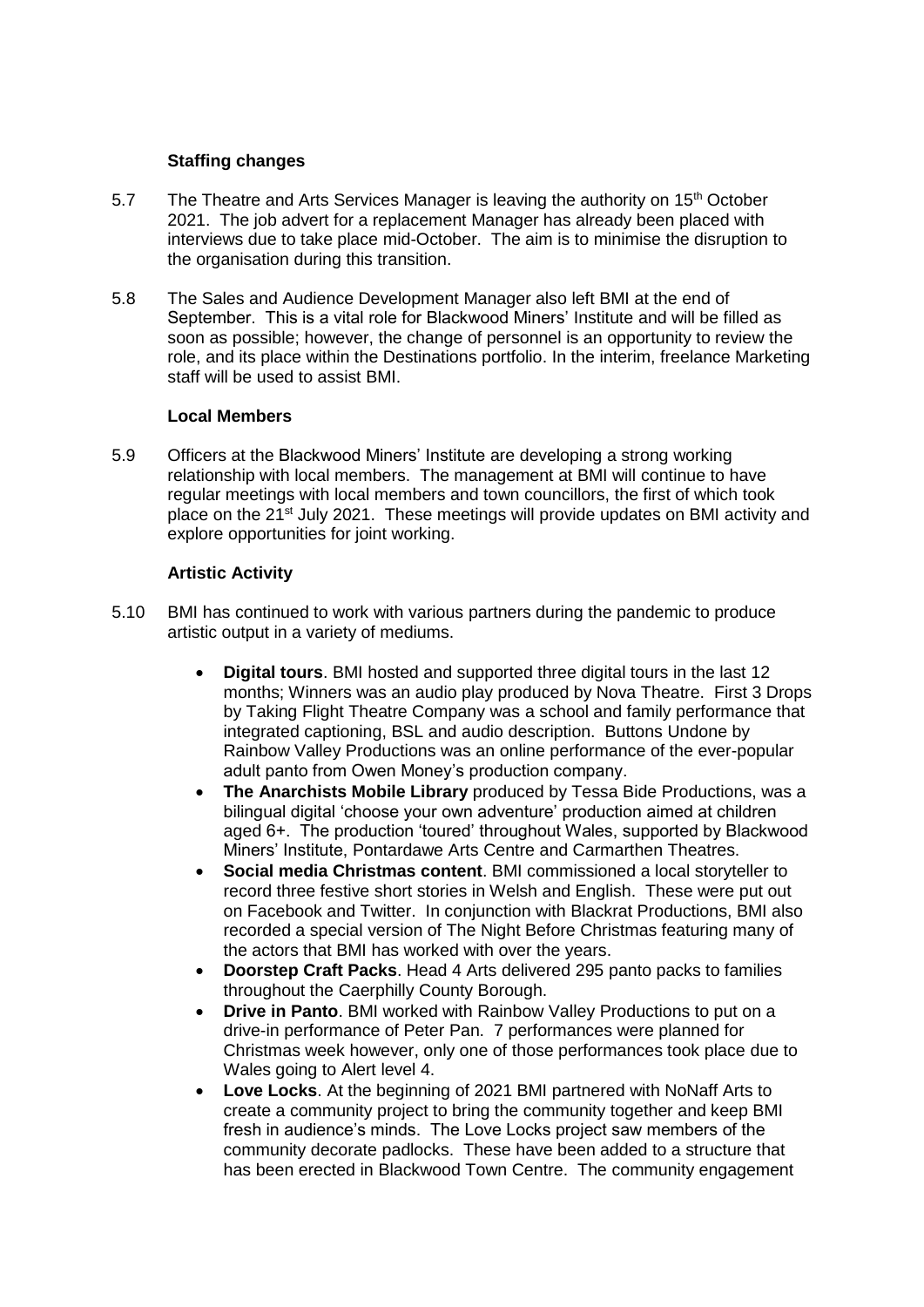was huge; 400 packs were issued, with even more requested. The number of locks had to be limited because of the weight limit on the final structure, but BMI and NoNaff Arts are discussing reproducing the project in Risca and Bargoed.

- **Trwbwl Mawr yn Trymyglyd**. BMI has supported the first phase R&D of a new Welsh language script. The R&D week in July was the first artistic activity that had taken place at BMI since the closure in March 2020. The script is now being redrafted, with another R&D planned for 2021.
- **The Great Adventures of Olive and Eira**. BMI commissioned Flossy and Boo to create an audio trail around Parc Cwm Darran throughout August. Families used QR codes to follow the story and take part in tasks around the park, and there was an activity pack available.

# **Advisory Group**

- 5.11 Following the conclusion that independent Board members could not be recruited onto the board of trustees, research has continued into the feasibility of an Advisory Group.
- 5.12 The research has focused on the model used at Aberystwyth Arts Centre (AAC) which has an Advisory Group that has no legal influence but acts as support. advocate and critical friend.
- 5.13 With Cabinet as Trustees approval the BMI propose to replicate the AAC's Advisory Group model. Open recruitment would take place to recruit 8 independent members, although particular focus would be placed on diversity (diversity is not limited to the protected characteristics; it also includes diversity in language, and diversity in socioeconomic background). The purpose of the board is to gather members with particular expertise to support the growth of BMI, therefore experts in disabled and d/Deaf access, Welsh speaking members and experts in diversity would be sought, as well as members of the local community, and local artists. In addition to recruited members, there would also be a representative of BMI management, the Visitor Economy and Destinations Manager, and the Cabinet Member for Customer, Performance and Enterprise in the group. The ACW lead officer should also be included.
- 5.14 Each meeting would have the following budget;
	- **Travel - £120**

The roles will be voluntary; however, travel expenses will be paid. Once the make-up of the board is known the travel budget can be more accurately estimated, plus there is the option to move the meeting to different locations to minimise travel expenses (although that will be offset by a hire cost).

**Interpretation - £270**

As a minimum there will be a Welsh translator at every meeting, plus access interpreters will be available where required.

- **Tea and Coffee - £10**
- **Room hire - £100**

As outlined above, Room Hire may not be a necessary cost, however, AAC have advised that they have found it useful to hold at least one meeting 'outside the Aberystwyth bubble'.

The total meeting budget would be £500. As this is part of the development work of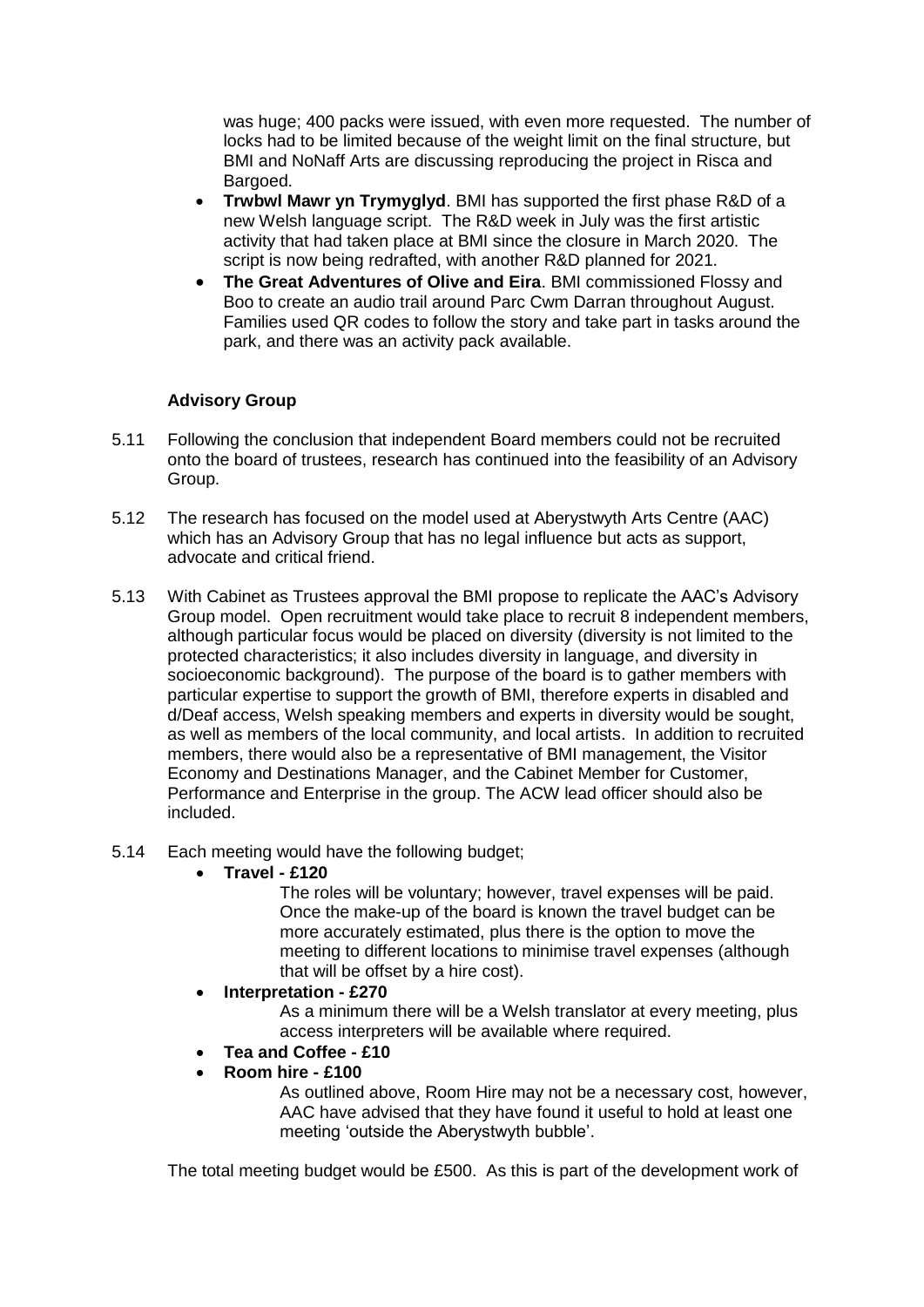BMI, the Advisory Group would be funded from the Arts Council of Wales annual grant in the first instance. However, it should be noted that the Advisory Group is a necessary tool for growth, therefore if the Arts Council of Wales grant were ever to be withdrawn, consideration should be given to funding the Advisory Group from core BMI funding. The belief is that the group will benefit the income generation of BMI and therefore offset its own costs.

- 5.15 Proposed discussion points are:
	- The business plan and reducing the Council's subsidy.
	- BMI's co-production and artistic output.
	- Community engagement.
	- BMI's programme.
	- Participation.
	- Promotion of the Welsh Language.
	- Accessibility at Blackwood Miners' Institute.

These are only initial suggestions, and there is scope for the Cabinet as Trustees to influence this.

- 5.16 If approved the Terms of Reference for Members and advertisement to recruit would need to be finalised to enable recruitment to take place. Recruitment take around 4 weeks therefore the first group meeting should be scheduled for 10 weeks from the point of approval.
- 5.17 The group is intended to support and work in conjunction with Cabinet as Trustees. By having the Cabinet Member for Customer, Performance and Enterprise involved with the Advisory group it provides a tangible link, meaning that neither party are working in isolation. Minutes from each meeting would be fed back to Cabinet as Trustee at the subsequent Cabinet as Trustee meeting.

# **Conclusion**

- 5.18 BMI is beginning its post-Covid recovery period. This Continues to be a difficult year for the industry, and as venues and companies rebuild their audiences, BMI is no different. Despite the challenges, BMI is still committed to reducing its subsidy.
- 5.19 In light of the pressures of Covid recovery, an Advisory Group is even more important as a tool for support and advice.

# **6. ASSUMPTIONS**

6.1 It is assumed that beyond the Covid crisis financial pressures on local authority budgets will continue, which will require an ongoing focus on reducing the subsidy that BMI receives from the Council. Therefore, the need for BMI to evolve to increase audiences and operational efficiency remains a high priority.

#### **7. SUMMARY OF INTEGRATED IMPACT ASSESSMENT**

7.1 It is considered that an Advisory Group will have a positive impact on the development, growth and resilience of Blackwood Miners' Institute. A stronger Blackwood Miners' Institute means that it can deliver on the Council's Well-being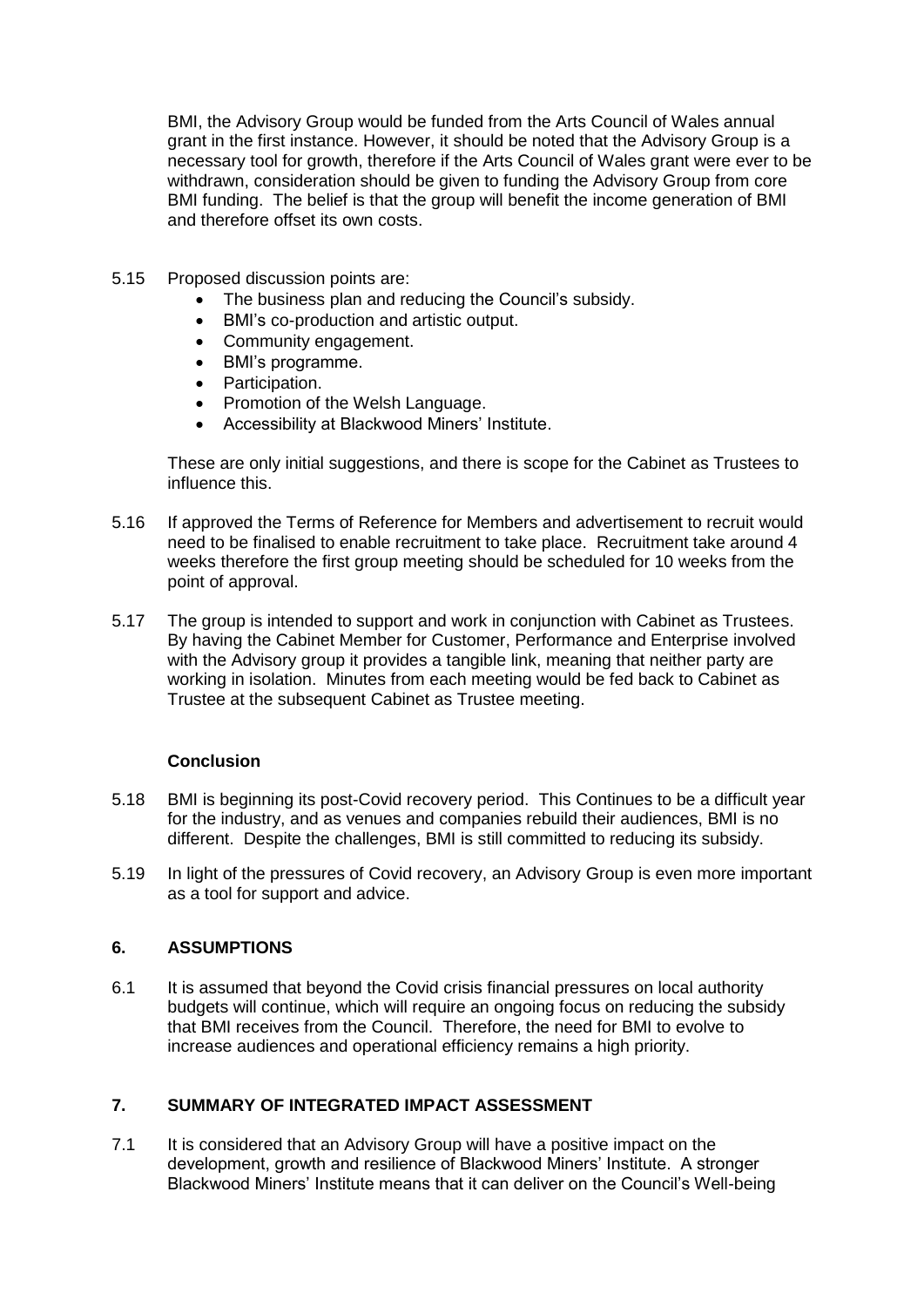objectives and The Well-Being of Future Generations Act objectives and ways of working. The group itself presents opportunities for diversity, the promotion of the Welsh language and developing employability skills. There is precedent from other organisations that shows this model can be a success, and it is a reasonable assumption that this success can be replicated at BMI with good management and monitoring.

An Integrated Impact Assessment has been carried out to ensure that no-one will be adversely affected by the establishment of an Advisory Group.

## **8. FINANCIAL IMPLICATIONS**

- 8.1 The forecast for 2020/21 is an £12,060 overspend, predominantly due to the loss of income for the start of the financial year.
- 8.2 Audience and programme development continue to be a priority to reduce the subsidy that BMI receives from the Council.
- 8.3 The Advisory Group will have a maximum budget of £1500 per year which will initially be funded from ACW grant.

#### **9. PERSONNEL IMPLICATIONS**

9.1 The positions of Theatre and Arts Services is a crucial for the growth of Blackwood Miners' Institute, therefore it is imperative that appointments are made as soon as possible. The role of Sales and Audience Development Manager is also an intrinsic role, so the review of the job description must be an efficient process to prevent any unnecessary delay in recruitment.

#### **10. CONSULTATIONS**

10.1 The comments from consultees are included in this report.

# **11. STATUTORY POWER**

11.1 Charities Act 2011, Local Government Act 1972 and the Trustees Act 1925.

| Author:     | Marina Newth, Theatre and Arts Services Manager<br>newthm@caerphilly.gov.uk (until 15 <sup>th</sup> October)                                                                                                                                                                                                                                                                                                                                                                                                                                                                                           |
|-------------|--------------------------------------------------------------------------------------------------------------------------------------------------------------------------------------------------------------------------------------------------------------------------------------------------------------------------------------------------------------------------------------------------------------------------------------------------------------------------------------------------------------------------------------------------------------------------------------------------------|
| Consultees: | Cllr Eluned Stenner, Cabinet Member for Customer, Performance and<br>Enterprise - stenne@caerphilly.gov.uk<br>Stephen Harris - Head of Financial Services & S151 Officer -<br>harrisr@caerphilly.gov.uk<br>Rob Tranter, Head of Legal Services & Monitoring Officer -<br>trantri@caerphilly.gov.uk<br>Lynne Donovan, Head of People Services - donoval@caerphilly.gov.uk<br>Dave Roberts, Principle Group Accountant-roberda@caerphilly.gov.uk<br>Rhian Kyte, Head of Regeneration and Planning - kyter@caerphilly.gov.uk<br>Allan Dallimore, Regeneration Services Manager - dallia@caerphilly.gov.uk |